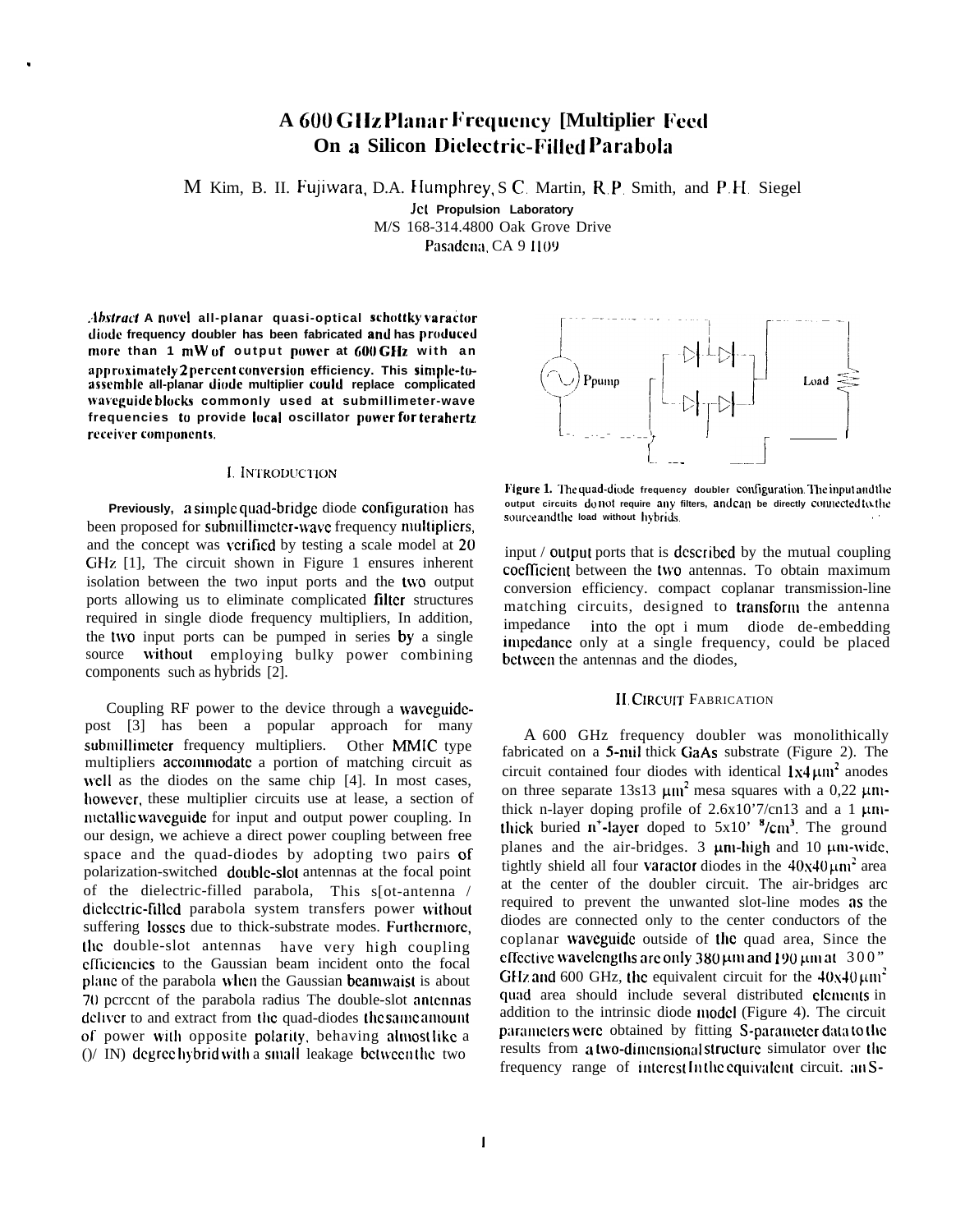

Figure 2. SEM picture of the quasi-optical frequency doubler. A DC bias network extends from the center of the output slot antennas and allows us to estimate the RF input power coupling by monitoring the change to the diode DC bias under pumped conditions.



Figure 3. Close up of the quad area in the frequency doubler circuit. The airbridges, placed 3 um above the firer diodes and connecting all the ground planes together, suppress slot-line modes on the coplanar transmission lines.

parameter tile that converts CPW mode to modes in three coupled transmission-lines was also used. From a simple diode theory, we calculated the series resistance to be 9.2 Ohins and the zero bias junction capacitance to be 6.8fF for an individual diode. The HP-MDS harmonic balance simulator predicted the optimum de-embedding impedance for the quad area 10 be19 +  $/69$  Ohms across the two input terminals at 300 GHz, and  $15 + y9$  Ohms for the output terminals at 600 GHz when the individual diode is reversebiased to -1 Volts



Figure 4. Equivalent circuit for the  $40x40 \mu m^2$  quad area in the 600" GHz doubler. Each air-bridge present a small inductance between two ground planes Gaps between the mesa and the ground planes were modeled as transmission-lines. The circuit parameters were obtained by running a 2-D structure simulator with all diodes replaced with electrical shorts.

Two pairs of cross-polarized double-slot antennas surround the quad-diodes for separate input and output power coupling to the free space. The slots were  $240 \mu m$ long (approximately half-wavelength) and 140 µm-apart (quarter-wavelength) at the input frequency of 300 GHz and 120 pm-long and 70 pm-apart at the output frequency of 600 GHz. The antenna slot-widths were 10  $\mu$ m and 5  $\mu$ m for the input and output respectively. These antenna dimensions were chosen for an equal E and H-plane beam profile, and to obtain the optimum coupling to the Gaussian beam propagating into the silicon parabola, Since the space for matching circuits **between** the quad area and the slot antennas were limited (45  $\mu$ m for the input and 12.5  $\mu$ m for the output), we have only designed and tested two types of lumped clement matching networks until now, In one circuit, shunt capacitors formed by an extra insulating SiN layer ( $\varepsilon$ r=6.7) of 0.12 µm on top of the ground plane were used, and large spiral inductors were used in the other circuit. The capacitor circuit depends on the accurate SiN layer thickness and its dielectric constant and the spiral matching circuit tends to suffer from the conductor and the radiation loss, The calculated impedances from a twodimensional structure simulators are somewhat deviated from the ideal dc-embedding impedances However, HP-MDS still predicted 10 dB (capacitor matching) and 12dB (spiral matching) of conversion loss which is deftned as the second harmonic power radiated by the output slots divided by the pump power collected by the mont slots.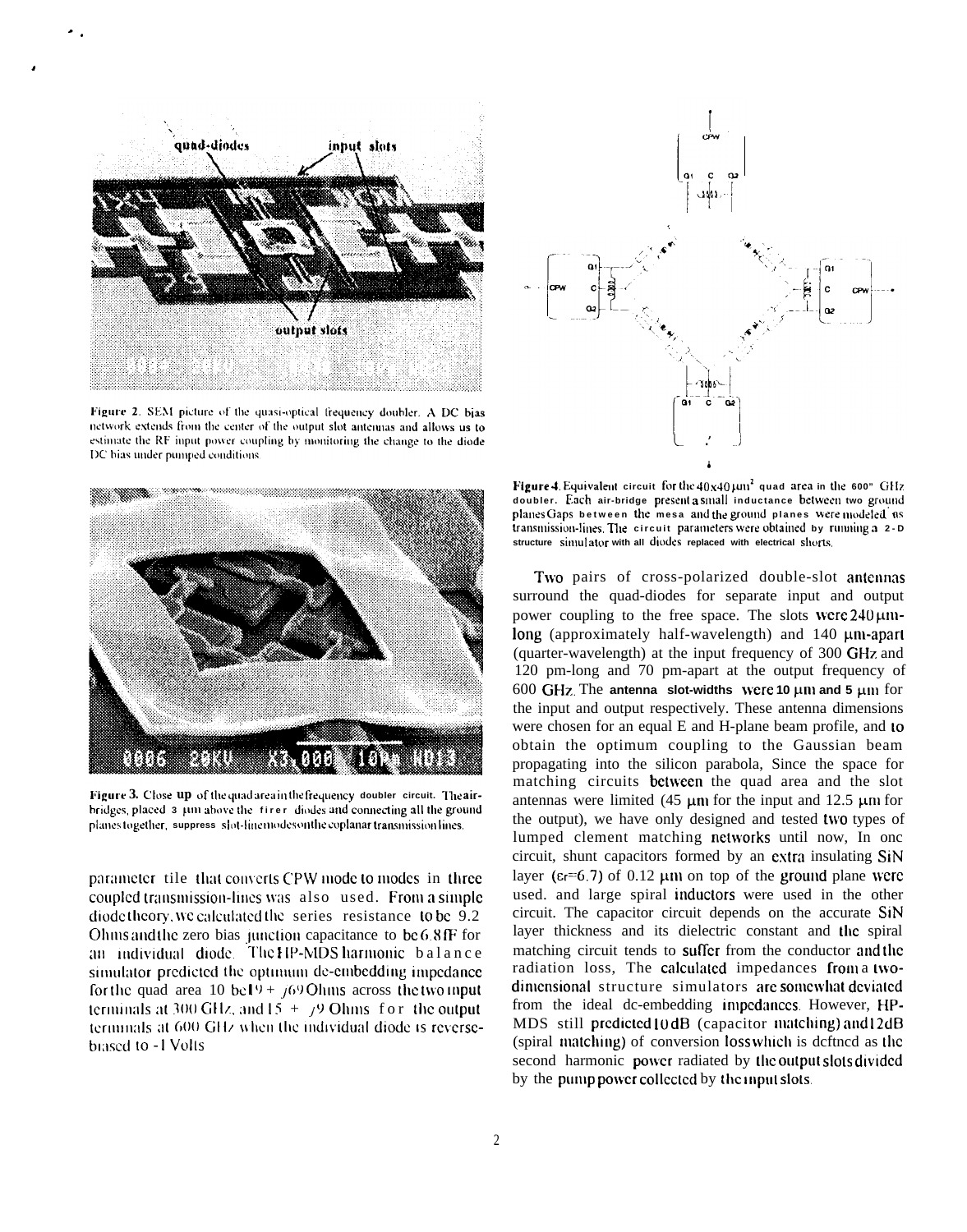

Figure 5. Measurement setup for the 6(10 GHz doubler.



Figure 6. Measured data (a) Conversion loss vs. output frequency from a spiralmatching circuit. and (h) Conversion loss vs. input power level at the output frequency of 614 GHz from a capacitor matching circuit. The measured output power showed pinks at 1 GHz interval due to the resonances in the input path.

The complete doubler circuitry was fabricated on one side of the  $600 \times 600 \mu m^2$  chip which was first mounted at the center of a 5-milthick silicon wafer before being placed at the focal point of a silicon parabola, 2 cm in diameter and 5 min in focal length

### **11J. MEASUREMENTS**

In our experiment, a carcinotron capable of producing more than 100 mW of power between 290 and 310 GHz was used to pump the diodes A corrugated horn with 1.25 mm beamwaist was attached to the cacinotron to produce a vertically polarized Gaussian beam at 300 GHz. A single lens made of Rexolite, placed 5 cm away from the feed horn. was design to focus the input beam to the silicon parabola with 7 mm beauwaist. In between the lens and the parabola. a horizontally polarized wire grid is inserted to reflect the second harmonic signal returning from the parabola into the Thomas-Keating acousto-optic power meter. In order not to collect any scattered pump signal, we added a dichroic plate with 1.5-inch aperture size in front of the power meter. The 30-mil thick metallic plate perforated with 15-mil diameter round holes on a triangular lattice at 18-mil spacing, attenuates 300 GHz signal by more than 40 dB, and transmits 600 GHz signal with less than 1 dB of insertion loss, Throughout the experiment, the power meter was frequently replaced with a 600 GHz schottky diode detector in a waveguide block which cut off the pump signal, and confirmed the presence of the second harmonic signal. To estimate the doubler conversion loss, we replaced the parabola with the power meter, and measured the input power that was collected by the parabola earlier, An absorber with 2 cm hole opening was used to block the part of the beam that was not captured by the parabola. This calibration scheme allowed us to estimate the input path loss but failed to provide any information on the output path loss.

In our current setup, the signal travels more than  $34 \lambda$  at the input frequency and  $68\lambda$  at the output frequency inside the silicon parabola, Such a large parabola size makes the device alignment at the focal point and the dielectric losses in the parabola extremely critical for the input and output power coupling. As an example, we have noticed considerable changes in output power as different 5-mil thick silicon wafers were placed between the device and the silicon parabola. The best output power we have measured so far is 1.4 mW at 612 GHz with 19dB conversion loss from a shunt capacitor matching circuit, The same circuit also showed 16 dB conversion loss at 596 GHz with smaller input and output power levels However, this circuit produced significant powers only at these two frequencies. On the other hand, the spiral inductor matching circuit showed slightly larger conversion loss but broader frequency